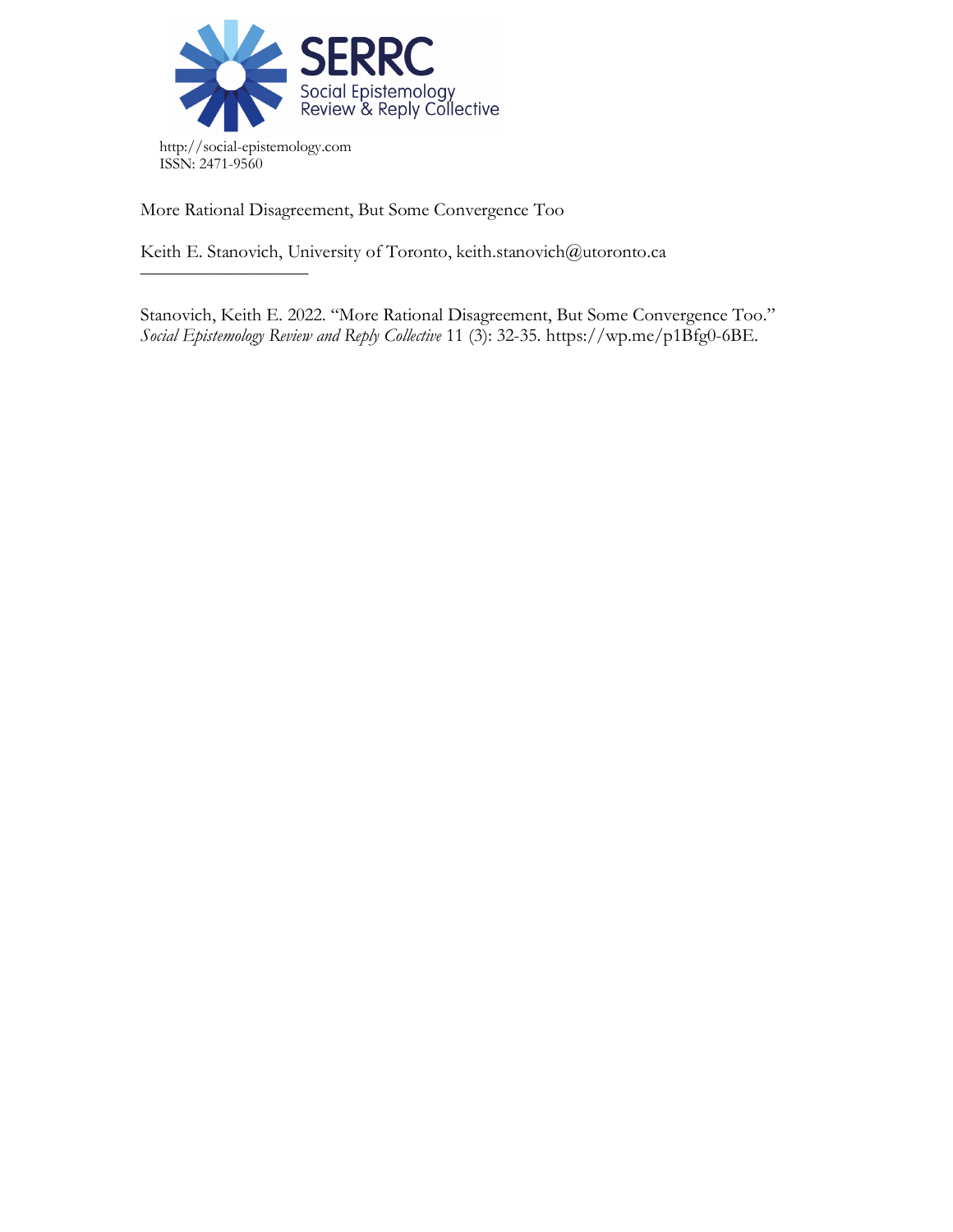

This continuing exchange (2021a) makes it clear that Neil Levy (2021, 2022b) and I agree on many things—but we do tend to emphasize different issues and framings. Much more than he, I tend to emphasize our agreement. And I get it—disagreement is the thing that fuels interesting academic discourse. However, accurately mapping the overall landscape is important too. That's why, here again, I will tend to emphasize our areas of agreement more than he does.

## **On Conceptions of Rationality**

In a parenthetical comment, Levy sets aside a huge area of agreement between us when he stipulates that "I set aside ecological or instrumental conceptions of rationality, and focus on epistemic rationality alone" (2022b, 14). It is perfectly acceptable for him to do this in order to locate the important parts of his argument. However, it is also fair for me to point out to potential readers that it is the instrumental conception of rationality that makes large swaths of myside processing rational, something I point out repeatedly in the book. There, I discussed many theorists who emphasize that social benefits make myside bias rational from an instrumental standpoint. I think one of the reasons I was surprised at the claim in Levy's (2021) initial review that one of my themes was the irrationality of myside bias is that I was focused (perhaps overly focused) on the parts of the book that emphasized its rationality in the social domain.

I don't think that Levy and I really disagree that much about these issues on the instrumental end of things; it's just that he wants to put them aside to focus only on epistemic rationality, whereas I think putting them aside misses some important contextualizing discussions in the book—discussions that enlarge the size of the domain in which I think myside bias is not irrational. For example, I pointed out in my previous reply that I give considerable emphasis to Kahan's discussion of the tragedy of the communications commons whereby rationality at the individual level yields a suboptimal outcome at the societal level. This emphasis on the commons dilemma makes it clear that I believe that much myside-driven polarization is the result of rational individual processing. Just as the defection response is dominant (and thus individually rational) in the traditional prisoner's dilemma, so is displaying myside bias in Kahan's communications commons dilemma.

My emphasis on this particular communications dilemma makes it not quite right to say, as Levy does, that the central contention of the book is that "globally irrational (albeit locally rational) myside bias explains political polarization." Yes, globally irrational myside bias does contribute to political polarization, but so do cases where individuals are totally rational from an epistemic point of view. The purpose of the book was not to partition all of the components of political polarization (that's a large task, and one for a political scientist in any case), but to discuss different types of myside bias.

Regarding polarization, some of it is driven by instrumentally rational processing of various social and group considerations (the book discusses many perspectives: those of identity protective cognition, expressive rationality, symbolic utility, the argumentation theory, and others). Polarization can arise in situations where the epistemic processing is impeccable. But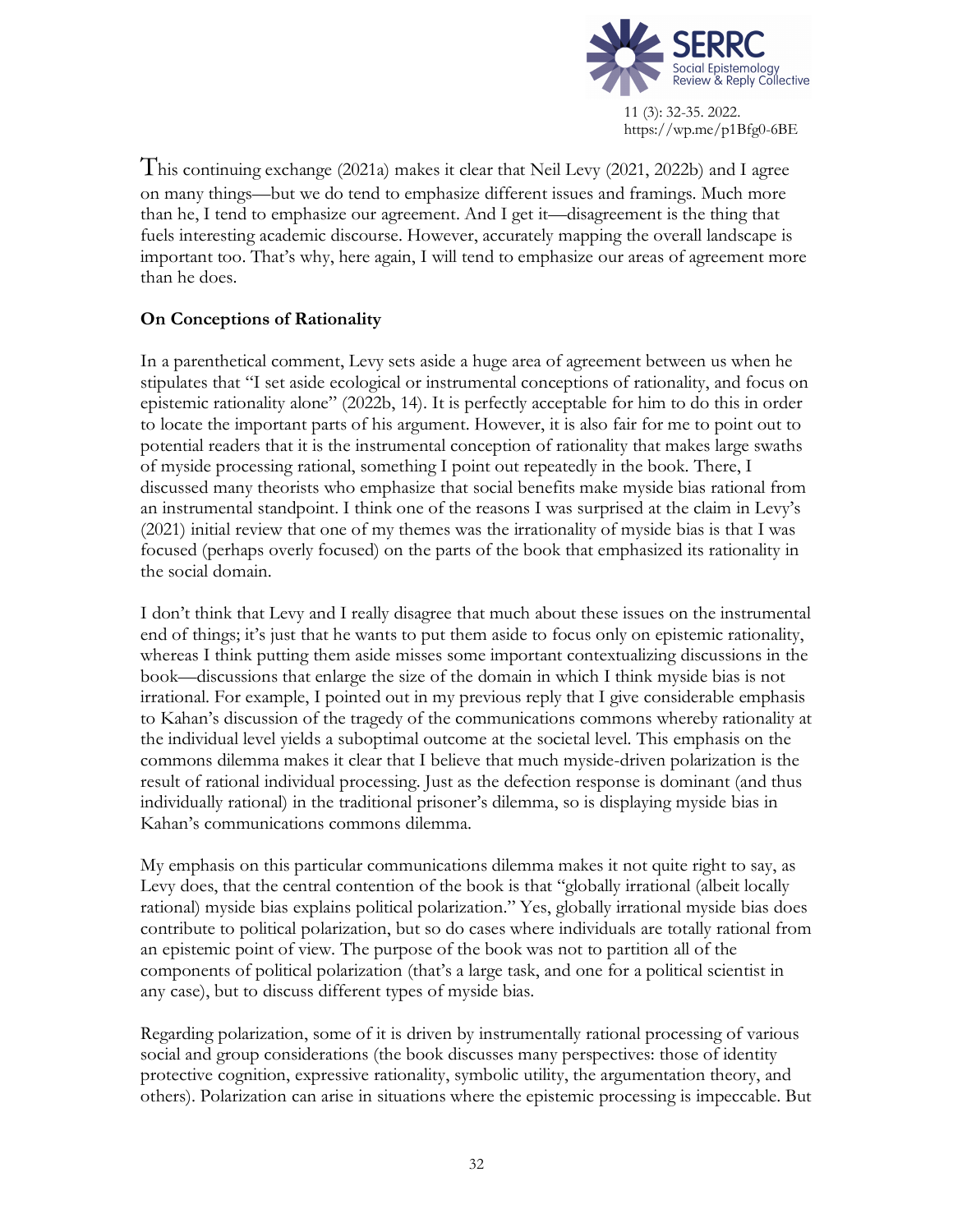it can also be exacerbated by epistemic processing that is overly mysided. The latter is the category of processing upon which Levy wishes to focus, and here we do not concur. But before focusing on that disagreement, I should mention a few other points of convergence. We agree that the solution to belief polarization is to harness myside bias and create environments where it can help promote the convergence toward truth rather than impede it. We agree that the type of environments that best harness myside bias are those with considerable intellectual diversity. We agree that promoting truth is best done through managing the environment in which thinkers are embedded rather than attempting to change individual thinking dispositions.

We even agree that there are many situations in which Type-1 processing outperforms Type-2 processing. Most contemporary dual process theories contain this assumption (Evans and Stanovich 2013). However, it is not completely assuaging to know that many more situations in life are benign than are hostile, because there is a type/token problem here when it comes to costs and benefits. We cannot dismiss Type 2 thinking by saying that heuristics will get a "close enough" answer 98 percent of the time, because the 2 percent of the instances where heuristics lead us seriously astray may be critical to our lives. This point is captured in an interview in *Money Magazine* with Ralph Wanger, a leading mutual fund manager. Wanger said that

… [T]he point is, 99 percent of what you do in life I classify as laundry. It's stuff that has to be done, but you don't do it better than anybody else, and it's not worth much. Once in a while, though, you do something that changes your life dramatically. You decide to get married, you have a baby … these rare events tend to dominate things (Zweig 2007, 102).

In terms of raw numbers, these might represent only 20-30 decisions out of thousands that we have made throughout our lives. But the thousands are just the "laundry of life" to use Wanger's phrase. The 20 "nonlaundry" decisions are small in number and not recurring, and thus require Type-2 processing. A review of Kahneman's (2011) popular book on dual systems got it just right: "If you've had 10,000 hours of training in a predictable, rapidfeedback environment—chess, firefighting, anesthesiology—then blink. In all other cases, think" (Holt 2011, 17). Humans are full of highly rational System-1 capabilities, but the logic of relying on Type-1 processing can be costly in hostile environments that are stripped of recurring, overlearned cues.

Levy and I do have an important disagreement, as he says, but even it *starts* at a point of agreement. I agree with Levy that certain kinds of higher order evidence is indeed evidence that *would* warrant projecting onto the assessment of the likelihood ratio. I have no problem with many of the examples that Levy gives. Certainly the attitudes of those we trust are useful higher-order evidence, as are sources that are plugged into "chains of testimony that trace back to genuine experts," to use Levy's phrase. But Levy admits that "of course there are plenty of bad cases in which information degrades across a chain of transmission." And this is the source of our disagreement, because I do not think that an ideology or political party, per se, are connected enough to links that preserve their connection to genuine experts—particularly given the pragmatic purposes of political parties.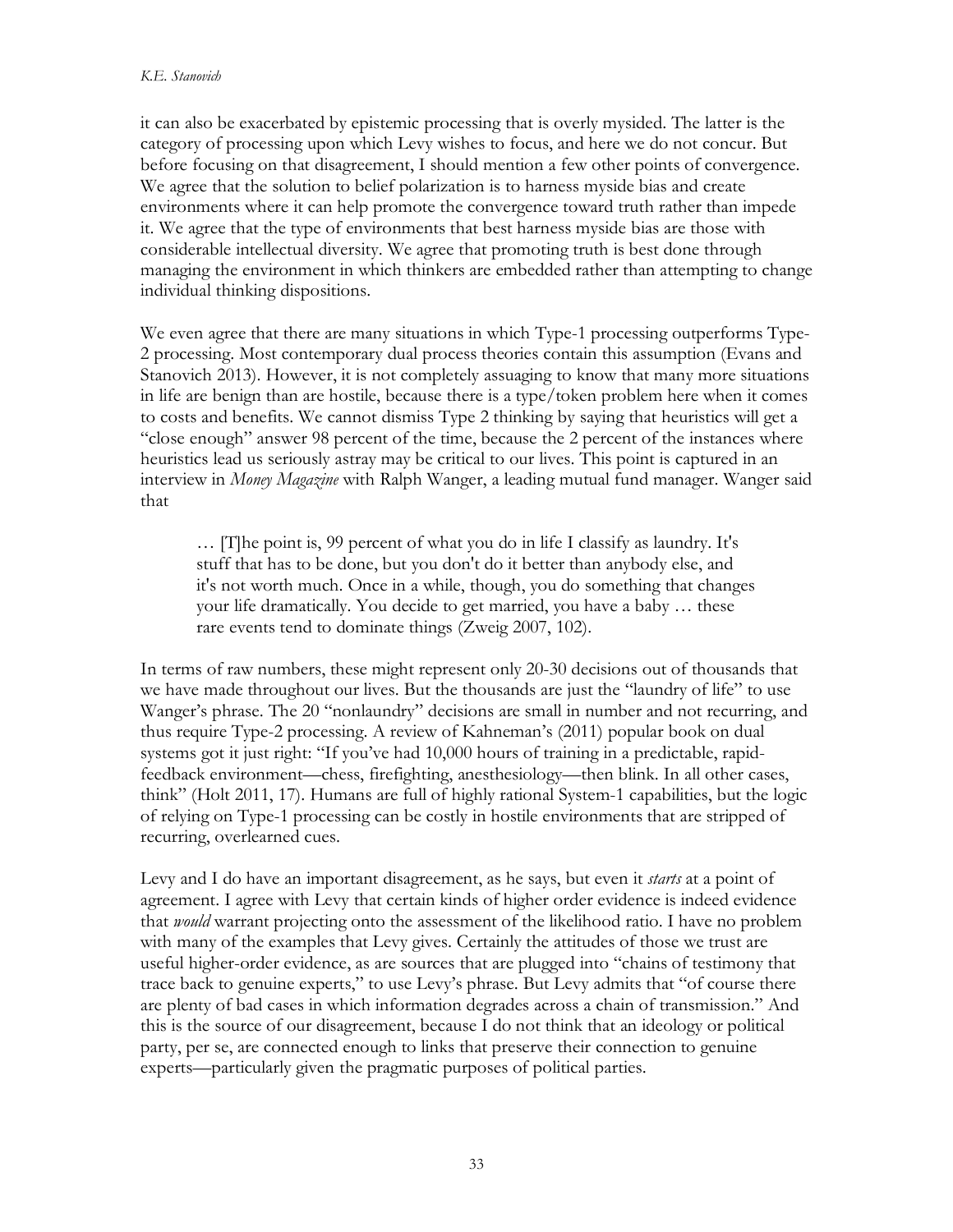

## **Forming and Projecting the Prior**

First, though, I will mention a caveat to this disagreement. It is a reiteration of the point from my previous reply—perhaps a tedious reiteration, but a slippery enough distinction that is it is easy to lose in this discussion. It is the distinction between *forming*—or choosing—the prior and *projecting* the prior. When I say choosing the prior I simply mean to describe the inputs into the prior probability, P(H). The phrase "projecting the prior" is employed to mean using the prior probability as an aid in the determination of the likelihood ratio (LR). Because I share the general view of allowing few or no restrictions on the determinants of the prior, I have no objection to the use of ideology or party identification in the *determination* of the prior. I do balk at calling it normative when these factors are permitted, *in addition*, to influence the diagnosticity (LR) of new evidence.

The distinction is important, and the distinction is getting quite fuzzy and tricky when Levy says "Stanovich thinks that we are globally irrational when the priors that we (rationally) project in updating our beliefs are determined by our 'worldview'. Instead, our priors should be determined by evidence." I don't claim that our priors, per se, have to be determined by evidence. The issue concerns not the *determination* of the prior, but whether it is going to be *projected*. Projection in this manner (to help assess the LR) will wildly disrupt truth convergence in a diverse community, whereas simply using one's worldview to derive a prior will not. That's why I license the latter as rational but not the former.

But despite what our earlier exchange might have implied, I am open to movement on this, and I could imagine being affected by empirical evidence on the issue. For instance, I would be less queasy about projecting in such a case if I could easily imagine cases where a worldview or ideology would contain nonredundant evidence (including higher-order evidence) that would not already be in the prior. As I argued in chapter 4 of the book (Stanovich 2021), there is plenty of evidence that an individual's personal experiences and genetic predispositions determine things like worldviews and political party affiliation. The automatically assimilated information that people will have on a particular issue is likely driven by the same distal causes that determine their worldview or political party. And to the extent that the worldview or ideology would be nonredundant, I can imagine too many instances in which the nonredundant information would not be true evidence (as in "chains of testimony that trace back to genuine experts") but instead expedient connections formed in order to win converts (consistent with my discussion of memes in chapter 4).

In chapter 6 of the book I outlined my scepticism toward political parties that bundle together positions on social issues that seem to be unconnected, or at least in principle independent: the conservatives who bundle together an anti-abortion position with the support of capital punishment—along with the liberals who bundle together a pro-abortion position with abhorrence of capital punishment. Such expedient bundling is one of the things that makes me skeptical that an ideology or a party affiliation is strongly enough connected to "chains of testimony that trace back to genuine experts" that I would feel confident in using the worldview to determine the likelihood ratio of new evidence (as opposed to using the worldview simply to determine the prior). I am open to reducing this